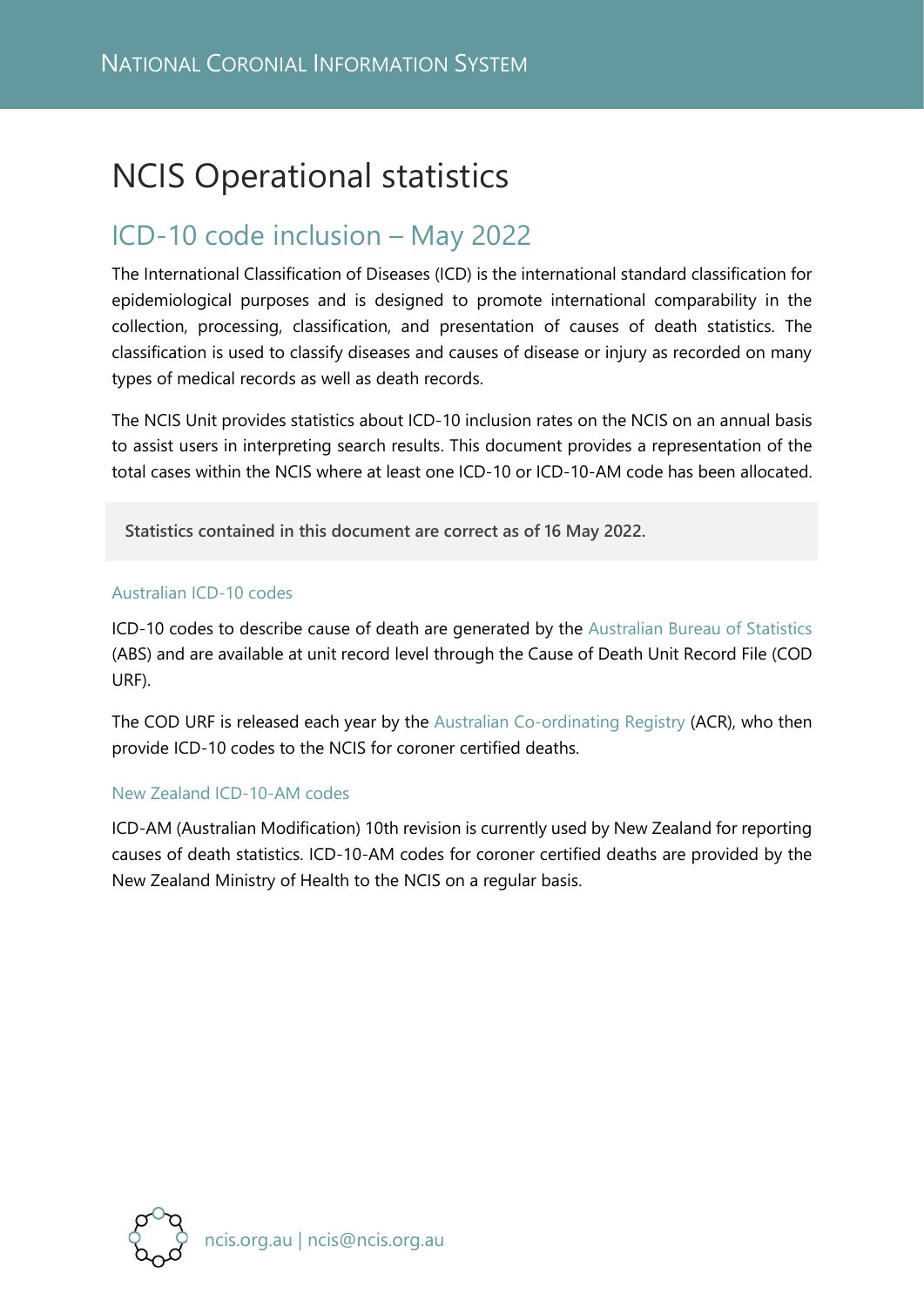## Australia and New Zealand by year of notification

**Australian figures relate to open and closed cases, whilst New Zealand figures are restricted to closed cases.** 

**New Zealand data represented in the NCIS commenced 1 July 2007.**

*Table 1. Proportion of ICD-10 code inclusion by year of notification and country of investigation*

|                             | <b>Country of investigation</b> |                    |  |  |
|-----------------------------|---------------------------------|--------------------|--|--|
| <b>Year of notification</b> | <b>Australia</b>                | <b>New Zealand</b> |  |  |
| 2000                        | 85%                             | Not applicable     |  |  |
| 2001                        | 86%                             | Not applicable     |  |  |
| 2002                        | 84%                             | Not applicable     |  |  |
| 2003                        | 89%                             | Not applicable     |  |  |
| 2004                        | 88%                             | Not applicable     |  |  |
| 2005                        | 93%                             | Not applicable     |  |  |
| 2006                        | 95%                             | Not applicable     |  |  |
| 2007                        | 93%                             | 99%                |  |  |
| 2008                        | 95%                             | 99%                |  |  |
| 2009                        | 95%                             | 99%                |  |  |
| 2010                        | 97%                             | 97%                |  |  |
| 2011                        | 96%                             | 97%                |  |  |
| 2012                        | 94%                             | 98%                |  |  |
| 2013                        | 95%                             | 98%                |  |  |
| 2014                        | 96%                             | 98%                |  |  |
| 2015                        | 96%                             | 91%                |  |  |
| 2016                        | 96%                             | 81%                |  |  |
| 2017                        | 97%                             | 71%                |  |  |
| 2018                        | 96%                             | 74%                |  |  |
| 2019                        | 95%                             | 67%                |  |  |
| 2020                        | 85%                             | $0\%$              |  |  |
| <b>Total</b>                | 93%                             | 90%                |  |  |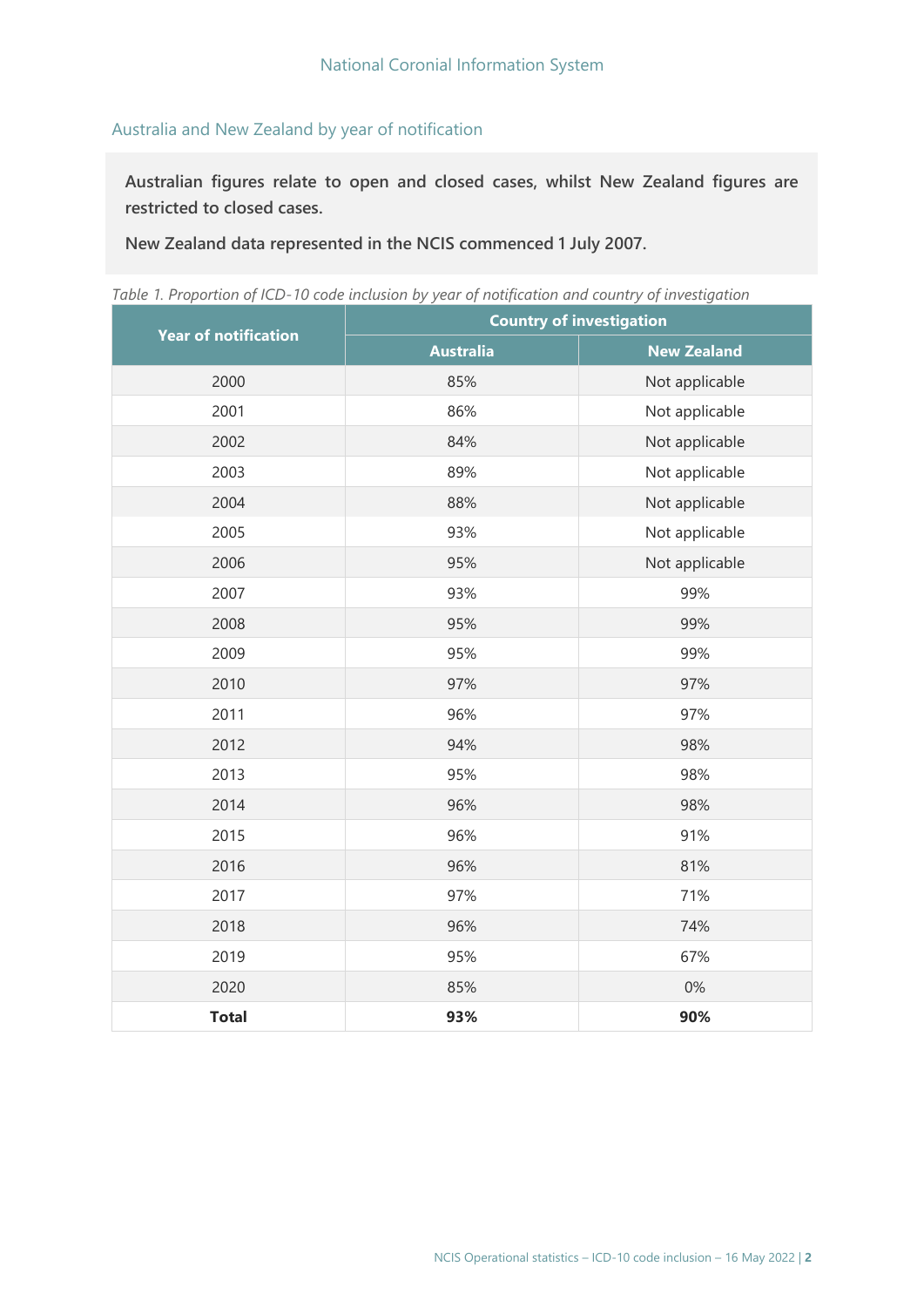## Australian jurisdiction by year of notification

**ICD-10 codes for Tasmania were not provided in the COD URF data for the years 2000– 2002 and are therefore not available in the NCIS for this period.**

*Table 2. Proportion of ICD-10 code inclusion by year of notification and jurisdiction of investigation (Australia only)*

| $\cdots$ ) $\prime$<br><b>Year of</b> | <b>Jurisdiction of investigation</b> |            |            |           |           |            |           |            |
|---------------------------------------|--------------------------------------|------------|------------|-----------|-----------|------------|-----------|------------|
| notification                          | <b>NSW</b>                           | <b>VIC</b> | <b>QLD</b> | <b>SA</b> | <b>WA</b> | <b>TAS</b> | <b>NT</b> | <b>ACT</b> |
| 2000                                  | 87%                                  | 87%        | N/A        | 90%       | 83%       | 0%         | 70%       | 90%        |
| 2001                                  | 91%                                  | 90%        | 75%        | 93%       | 88%       | 0%         | 72%       | 93%        |
| 2002                                  | 89%                                  | 79%        | 83%        | 92%       | 86%       | 0%         | 81%       | 92%        |
| 2003                                  | 90%                                  | 89%        | 81%        | 91%       | 90%       | 93%        | 81%       | 91%        |
| 2004                                  | 90%                                  | 88%        | 82%        | 87%       | 91%       | 94%        | 84%       | 87%        |
| 2005                                  | 94%                                  | 94%        | 89%        | 94%       | 97%       | 98%        | 88%       | 94%        |
| 2006                                  | 92%                                  | 95%        | 93%        | 98%       | 99%       | 97%        | 97%       | 98%        |
| 2007                                  | 94%                                  | 94%        | 85%        | 98%       | 99%       | 93%        | 98%       | 98%        |
| 2008                                  | 95%                                  | 95%        | 93%        | 98%       | 99%       | 93%        | 99%       | 98%        |
| 2009                                  | 94%                                  | 97%        | 92%        | 98%       | 98%       | 97%        | 96%       | 98%        |
| 2010                                  | 95%                                  | 95%        | 98%        | 99%       | 98%       | 98%        | 98%       | 99%        |
| 2011                                  | 94%                                  | 94%        | 97%        | 98%       | 98%       | 98%        | 98%       | 98%        |
| 2012                                  | 97%                                  | 87%        | 96%        | 93%       | 99%       | 96%        | 98%       | 93%        |
| 2013                                  | 98%                                  | 90%        | 97%        | 97%       | 98%       | 97%        | 98%       | 97%        |
| 2014                                  | 96%                                  | 94%        | 98%        | 99%       | 97%       | 96%        | 100%      | 99%        |
| 2015                                  | 97%                                  | 94%        | 89%        | 99%       | 99%       | 97%        | 98%       | 99%        |
| 2016                                  | 97%                                  | 92%        | 97%        | 98%       | 99%       | 95%        | 99%       | 98%        |
| 2017                                  | 97%                                  | 96%        | 94%        | 98%       | 98%       | 98%        | 99%       | 98%        |
| 2018                                  | 96%                                  | 97%        | 92%        | 99%       | 97%       | 97%        | 98%       | 99%        |
| 2019                                  | 96%                                  | 98%        | 85%        | 98%       | 96%       | 97%        | 96%       | 98%        |
| 2020                                  | 85%                                  | 83%        | 79%        | 91%       | 88%       | 91%        | 77%       | 91%        |
| <b>Total</b>                          | 94%                                  | 92%        | 90%        | 95%       | 96%       | 85%        | 92%       | 95%        |